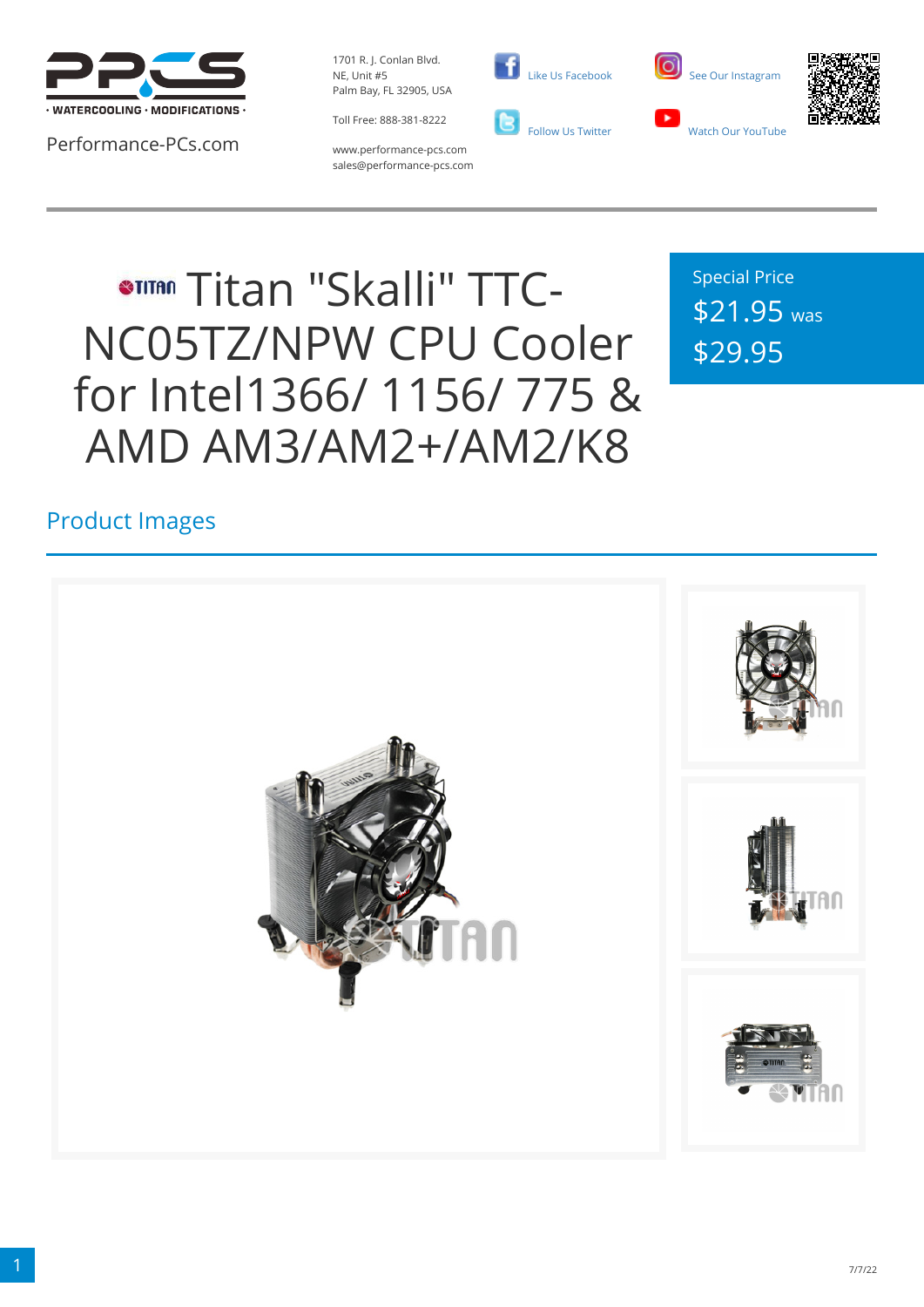

#### Short Description

The name of TITAN newly launched CPU cooler, TTC-NC05TZ/NPW (RB), is derived from the Norse mythology. The Skalli keeps on the strengths of his father, Fenrir.

#### **Description**

The name of TITAN newly launched CPU cooler, TTC-NC05TZ/NPW (RB), is derived from the Norse mythology. The Skalli keeps on the strengths of his father, Fenrir. Comparing with the other heat pipes sized at 6mm, Skalli possesses two 8 mm heat pipes with the heatpipe direct contact technology which increases better heat conductivity by 20%, and maximizes the overclocking performance up to 130W. The 10cm silent frameless fan designed with the suspension concept and built-in PWM intelligent fan controller minimize the operating rumble. The TITAN, Skalli supports the newest Intel LGA 1156 coming with five remarkable characteristics such as easy installation, best heat transferring, long life time feature, and attractive price, all helping perfect the cooling performance of CPU!

#### Features

 $\Omega$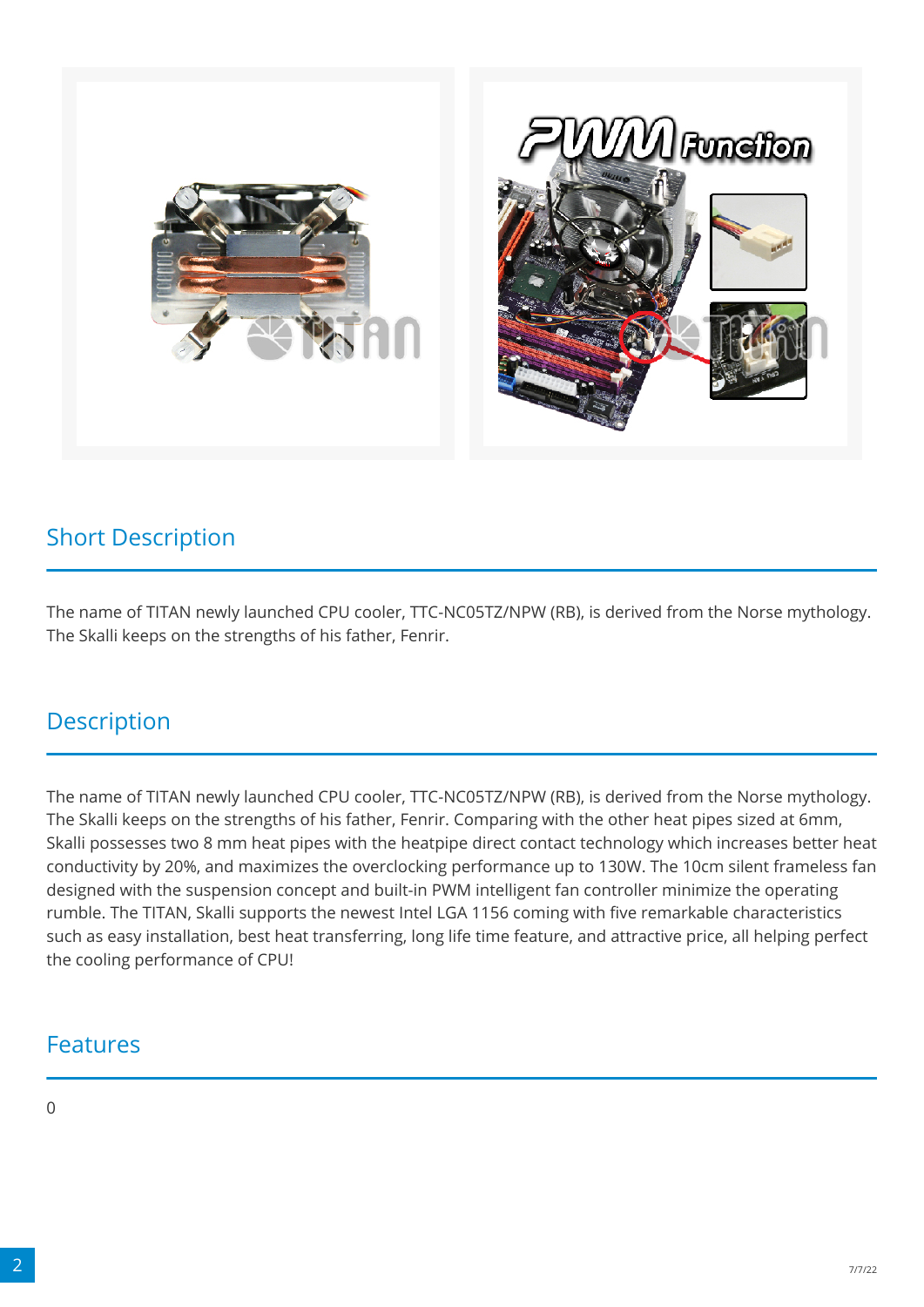## Specifications

- $\bullet$  Fan Size: 100 x 100 x 25mm mm
- Heatsink Material:
- Air Flow: 24.84~46.58 CFM
- Cooler Dimension: 110x 95 x 152 mm mm
- Support CPU Speed Up To:
- Fan Speed:  $800 1500 + 10\%$  rpm
- $\bullet$  Noise Level: <15.3~<29 dba="" font="">
- For AMD Socket AM2+/AM2/AM3/940/939/754/K8
- For INTEL LGA 1156
- For INTEL LGA 1366
- For Intel LGA 775
- Rated Voltage 12V DC
- Rated Current: 0.14 A(MAX)
- Power Consumption: 1.68 W
- Static Pressure: 0.01~0.05 Inch H2O
- Rotation Direction Clockwise
- Bearing Type Z-AXIS BEARING
- Life Time 60,000 Hours

#### Additional Information

| <b>Brand</b>         | Titan             |
|----------------------|-------------------|
| <b>SKU</b>           | TTC-NC05TZ-NPW-RB |
| Weight               | 1.5000            |
| Material             | Copper/Aluminum   |
| Fan Dimensions       | 100mm             |
| Fan Connection       | 4-Pin PWM         |
| <b>Special Price</b> | \$21.95           |